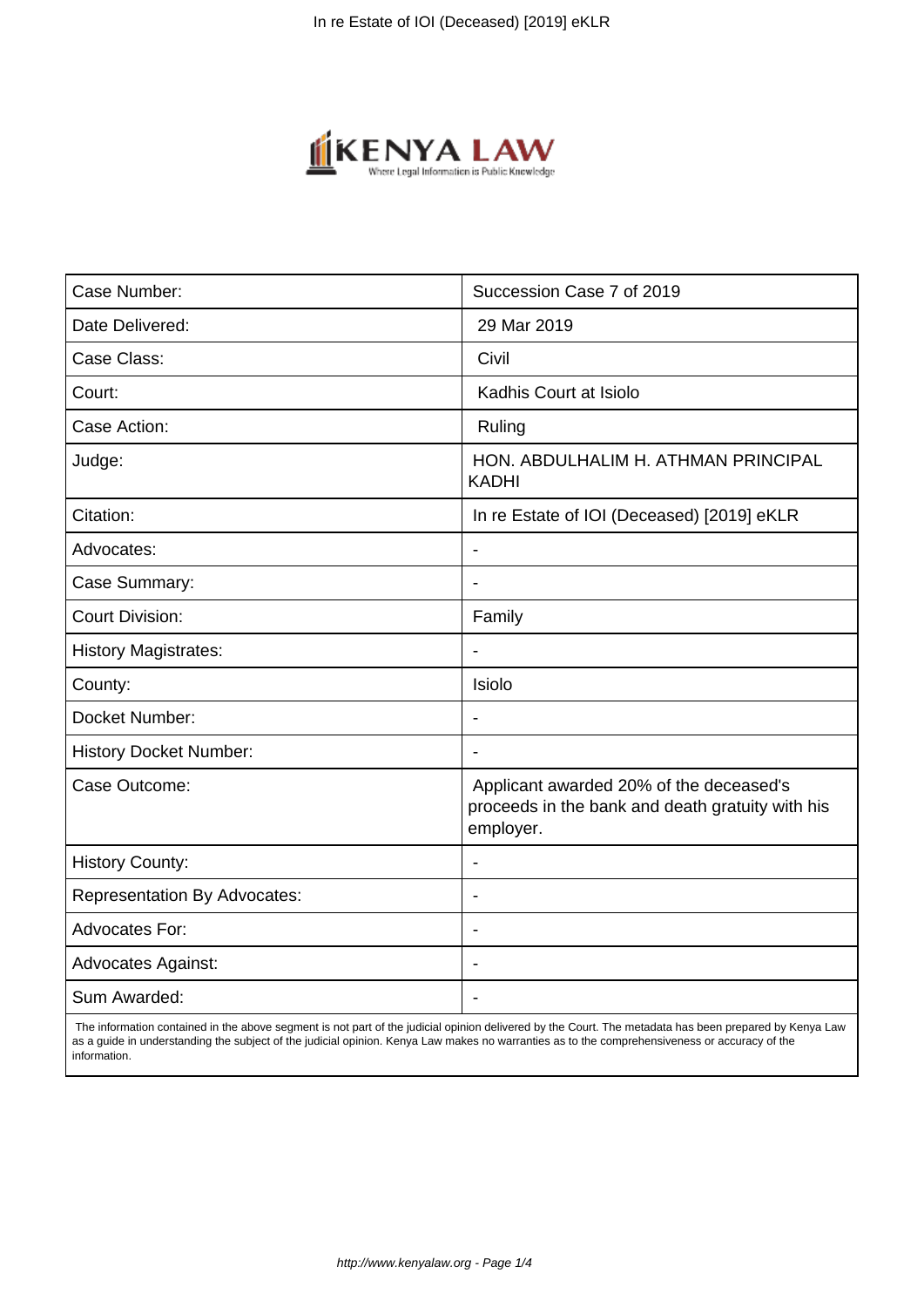# **REPUBLIC OF KENYA**

## **IN THE KADHI'S COURT AT ISIOLO**

# **SUCCESSION CASE NO. 7 OF 2019**

# **IN THE MATTER OF THE ESTATE OF IOI..............................DECEASED**

**HJK ..................................................................................PETITONER / RESPONDENT**

## **VERSUS**

## **SULEIMAN OMAR IYA.................................RESPONDENT / APPLICANT**

# **RULING**

## **Pleadings**

**1**. The applicant through his Notice of motion dated 6th February 2019 prays for staying aside or varying the judgment and order of the court given on 26th February 2019. He states that he is a child of the late IOI and therefore entitled to inherit him but the respondent excluded him as a beneficiary in her succession petition. He annexed his birth certificate No xxxx to support his claim.

**2**. The respondent in reply stated she is not aware the deceased had any legal child and if the applicant can prove he is a legal child she will have no objection for him to get his inheritance share of the estate under the law.

#### **Analysis**

**3**. The applicant called two witnesses, ABA [RW1], his mother and HK [RW2]. RW2 refused to testify under oath. He stated that he only knows the applicant is a child of the deceased but could not confirm if he married his mother under Islamic law. His testimony is not admissible and does not disclose positive knowledge on the issue in dispute before court. Article 1699 of the Majalla [the Ottoman Courts manual] provides:

### **'***the legal objective of evidence is to prove a right. Consequently, purely negative evidence is inadmissible...'.*

**4**. RW1's evidence is that she was married to the late IOI under Borana customary law and not Islamic law, that they had one child, the applicant and they later divorced when he married another wife, the petitioner / respondent. She stated the deceased took care of his child with him, the applicant herein in terms of sustenance and school fees and even had him registered in his name in the birth certificate and national identity card.

**5**. The Birth certificate No xxxx issued on 11th February 2011 indicate Suleiman was born on 8th August 1997 at Isiolo. His parents are cited as OI and AB as informed by the mother.

**6**. The applicant's key witness confirms the applicant was a biological but not a legal child. He was not born in a legal wedlock solemnised under Islamic law.

**7**. Right to inheritance is predicated on four conditions: death of the propositus, existence of legal heirs, existence of estate and establishment of nexus between the deceased and the beneficiaries. The nexus forms a key legal basis to entitlement of inheritance. Ibn Al Juzzy in his Al Qawanyn al Fiqhia, at 569 lists these relationships as: blood ties, marriage or loyalty and *baitul mal* (treasury). Only legal marriage confers right to inheritance. Khan, in Islamic Law of Inheritance, at pp 51 states:

**'The blood relationship or** *nasab***, which grounds a right of inheritance must be a legal relationship, and since there is no**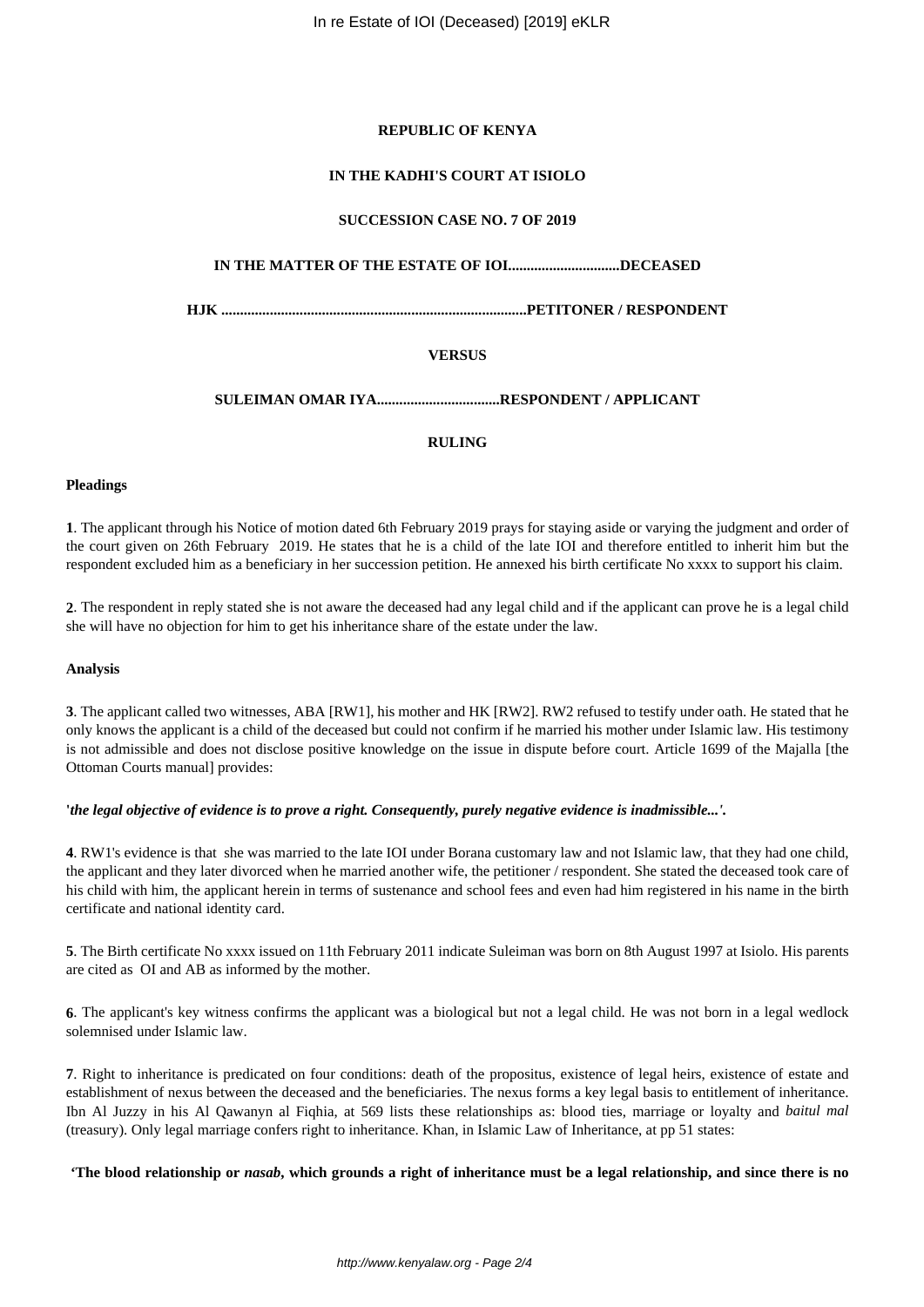**legal tie of nasab between a putative father and his illegitimate child or between their respective 'legal' relatives, the root cause simply does not exist. Just as partners in an invalid marriage are not husband and wife, so a person and his illegitimate off springs are not 'father' and 'child' for the purpose of inheritance'** 

**8**. In **Chelanga Vs Juma, Etyang, J, KLR [2002]**the High Court held:

## **'An illegitimate child does not inherit the estate of his father but is permitted to inherit from his mother'.**

*9. In* **re estate of CCBH (deceased) (2018) eKLR, Succession Case No. 46 of 2004, CKC & CC v ANC, M. Thande, J,** *cited with approval The principles of Mohammedan law, Dr, (Mrs.) Nishi Patel, 1995, CTS Publication, Cap XIII at pp 251, states:* 

*'The law of parentage which includes paternity and maternity is the result of the institution of marriage. Mohammedan marriage is a contract which confers the status of husband and wife on the parties and of legitimacy to the children...''*

**10**. A legal marriage under Islamic law must fulfil five requirements: Husband, wife, waliyy [legal guardian], offer and acceptance and dowry. Ref: Ibn Juzzy, Al-Qawanin al Fiqhiyah (2010), 329, Ministry of endowments and Islamic Affairs Kuwait .

**11**. I find and hold that the respondent / applicant is not a legal heir of the late Isaya Omar Iya.

**12**. The concept of illegitimacy should not be construed as discriminatory. It does not offend the Constitution of Kenya (2010). It is only aimed at protection of the family unit under Islamic law. Indeed there are provisions under Islamic law to take care of welfare of such children. In **re estate of CCBH (deceased) (2018) eKLR, Succession Case No. 46 of 2004, CKC & CC v ANC, M. Thande, J,** held:

**'the court appreciates the zealous submissions on behalf of the applicants. Indeed referring to any child as illegitimate in this day and age appears to be outrageous. However as long as the estate herein belongs to a deceased Muslim and as long as article 24(4) remains in our constitution and further as long as section 2(3) remains in the law of succession Act, the courts hands are tied.'** 

**13**. The court went on further to state:

**'Given the foregoing provision and the provision of article 24(4) of the constitution, I do find that the exclusion of the applicants from inheriting S's share of the estate of the deceased is not inconsistent with the provisions of the constitution. Indeed to find in favour of the applicants would be to challenge article 24(4) of the injunction in article 2(3) thereof....'**

**14**. The deceased should have provided for him through a will. Muslims are allowed to bequeath up to a third of their estates to non heirs. Musyoka in his, Law of Succession, at pp 291 - 292, states:

**''will making is allowed and even encouraged under Islamic law. However, the testamentary capacity of a Muslim is subjected to two limitations namely he can only bequeath one-third of his property by will and even then, he cannot give any part of the one-third to the heirs as stated in the estate of late Suleiman Kusundwa [1995] EA 247 (Sir Ralph Windham J) NB, Keatinge V Mohamed bin Seif Salim & others [1929 - 30) 12 KLR 74 (Thomas J) and in the estate of Faiz Khan, deceased [1929 - 30] 12 KLR 74 (Thomas J).**

**15**. Compulsory will would take care of poor and needy relatives of the deceased who could but did not provide for them through a bequeath or will. Scholars have differed whether the authorities could make a compulsory will where a person who ought to have but did not make a will. The prevailing opinion of jamhur scholars is that it is not permissible to make a compulsory will stating that the verses (Q:2:280 and 4:7) alluding to other relatives to get inheritance shares were repealed by the verses on inheritance (Q:4:11, 12 & 176). However other scholars contend it is permissible. These include: Daud, Masruq, Tawus, Iyas, Qatada, Ibn Jubair, Ibn Hazm and Tabary. They rely on Qur'an:2:280 and 4:7.

**'Prescribed for you, when death approaches [any] of you if he leaves wealth [is that he should make] a bequest for the parents and near relatives according to what is acceptable - a duty upon the righteous'. Q:2:280**